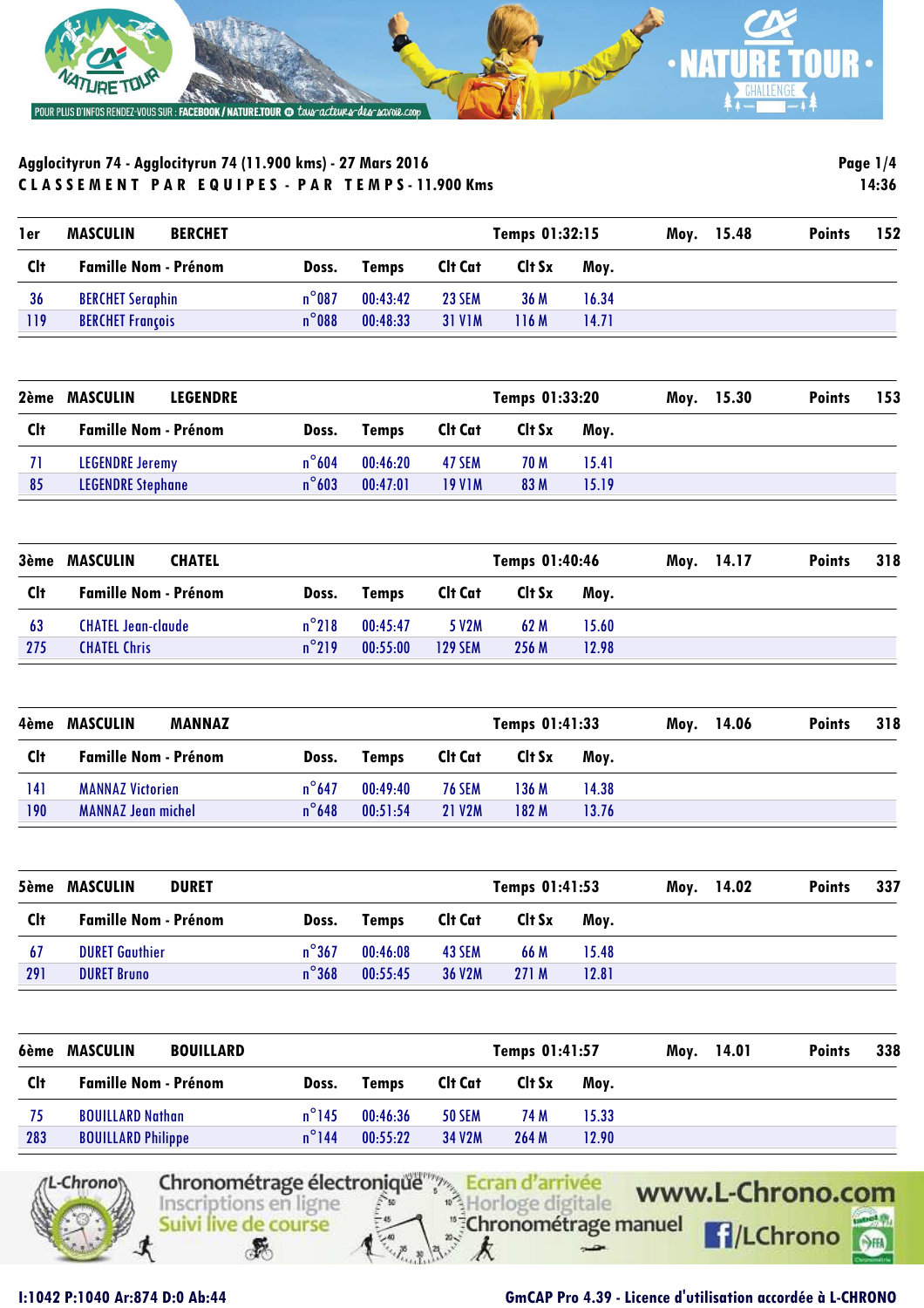

|             | <b>7ème MASCULIN</b>        | ARNAUD |                 |          |               | Temps 01:44:10 |       | Moy. 13.71 | <b>Points</b> | 379 |
|-------------|-----------------------------|--------|-----------------|----------|---------------|----------------|-------|------------|---------------|-----|
| <b>C</b> lt | <b>Famille Nom - Prénom</b> |        | Doss.           | Temps    | Clt Cat       | Clt Sx         | Mov.  |            |               |     |
| -81         | <b>ARNAUD David</b>         |        | $n^{\circ}$ 032 | 00:46:45 | <b>16 VIM</b> | 80 M           | 15.27 |            |               |     |
| 323         | <b>ARNAUD Andre</b>         |        | $n^{\circ}$ 033 | 00:57:26 | 6 V3M         | 299 M          | 12.44 |            |               |     |

| 8ème        | MASCULIN                    | <b>PIGNOL</b> |                 |          |                     | Temps 01:44:31 |       | Moy. 13.66 | <b>Points</b> | 385 |
|-------------|-----------------------------|---------------|-----------------|----------|---------------------|----------------|-------|------------|---------------|-----|
| <b>C</b> lt | <b>Famille Nom - Prénom</b> |               | Doss.           | Temps    | Clt Cat             | Clt Sx         | Mov.  |            |               |     |
| 200         | <b>PIGNOL Alexis</b>        |               | $n^{\circ}812$  | 00:52:15 | 4 JUM               | 192 M          | 13.67 |            |               |     |
| 201         | <b>PIGNOL Eric</b>          |               | $n^{\circ}$ 811 | 00:52:16 | 59 V <sub>1</sub> M | 193 M          | 13.66 |            |               |     |

|             | 9ème MASCULIN<br><b>ETIENNE</b> |                |          |                     | Temps 01:49:09 |       | Moy. 13.08 | <b>Points</b> | 483 |
|-------------|---------------------------------|----------------|----------|---------------------|----------------|-------|------------|---------------|-----|
| <b>C</b> lt | <b>Famille Nom - Prénom</b>     | Doss.          | Temps    | Clt Cat             | Clt Sx         | Mov.  |            |               |     |
| 159         | <b>ETIENNE Mathieu</b>          | $n^{\circ}380$ | 00:50:20 | 85 SEM              | 153 M          | 14.19 |            |               |     |
| 368         | <b>ETIENNE Christian</b>        | $n^{\circ}381$ | 00:58:50 | 48 V <sub>2</sub> M | 330 M          | 12.14 |            |               |     |

|             | 10ème MASCULIN<br><b>VIGNAUD</b> |                |              |          | Temps 01:53:06 |       | Moy. 12.63 | <b>Points</b> | 565 |
|-------------|----------------------------------|----------------|--------------|----------|----------------|-------|------------|---------------|-----|
| <b>C</b> lt | <b>Famille Nom - Prénom</b>      | Doss.          | <b>Temps</b> | Clt Cat  | Clt Sx         | Mov.  |            |               |     |
| 224         | <b>VIGNAUD Philippe</b>          | $^{\circ}1004$ | 00:53:05     | 65 V 1 M | 213 M          | 13.45 |            |               |     |
| 404         | <b>VIGNAUD Alexandre</b>         | $^{\circ}1005$ | 01:00:02     | 6 JUM    | 352M           | 11.90 |            |               |     |

|             | 11ème MASCULIN<br><b>GROUT</b> |                 |          |                | Temps 01:58:25 |       | Moy. 12.06 | <b>Points</b> | 662 |
|-------------|--------------------------------|-----------------|----------|----------------|----------------|-------|------------|---------------|-----|
| <b>C</b> lt | <b>Famille Nom - Prénom</b>    | Doss.           | Temps    | Clt Cat        | Clt Sx         | Mov.  |            |               |     |
| 281         | <b>GROUT Mathias</b>           | $n^{\circ}491$  | 00:55:14 | <b>133 SEM</b> | 262 M          | 12.93 |            |               |     |
| 493         | <b>GROUT Laurent</b>           | $n^{\circ}$ 490 | 01:03:11 | <b>58 V2M</b>  | 400 M          | 11.30 |            |               |     |

|             | 12ème MASCULIN<br><b>MONDON</b> |                |              |                | Temps 02:02:00 |       | Moy. 11.71 | <b>Points</b> | 731 |
|-------------|---------------------------------|----------------|--------------|----------------|----------------|-------|------------|---------------|-----|
| <b>C</b> lt | <b>Famille Nom - Prénom</b>     | Doss.          | <b>Temps</b> | Clt Cat        | Clt Sx         | Mov.  |            |               |     |
| 381         | <b>MONDON Olivier</b>           | $n^{\circ}713$ | 00:59:16     | <b>164 SEM</b> | 337 M          | 12.05 |            |               |     |
| 480         | <b>MONDON Daniel</b>            | $n^{\circ}712$ | 01.02.44     | 13 V3M         | 394 M          | 11.38 |            |               |     |



### **I:1042 P:1040 Ar:874 D:0 Ab:44 GmCAP Pro 4.39 - Licence d'utilisation accordée à L-CHRONO**

**Page 2/4 14:36**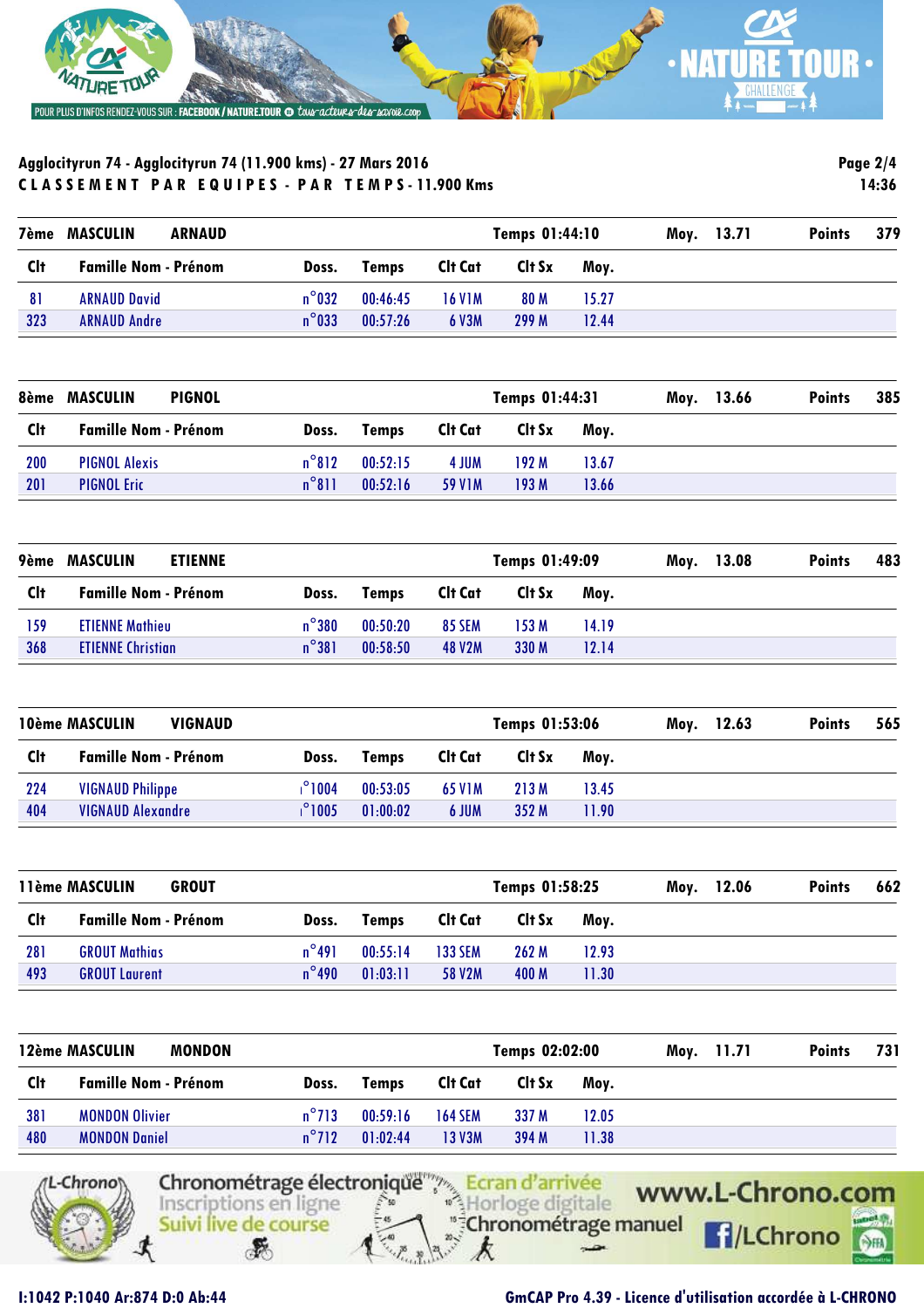

|     | 13ème MASCULIN<br><b>BREE</b> |                 |          |         | Temps 02:05:01 |       |  | Moy. 11.42 | <b>Points</b> | 793 |
|-----|-------------------------------|-----------------|----------|---------|----------------|-------|--|------------|---------------|-----|
| Clt | Famille Nom - Prénom          | Doss.           | Temps    | Clt Cat | Clt Sx         | Mov.  |  |            |               |     |
| 425 | <b>BREE Edgar</b>             | $n^{\circ}169$  | 01:00:36 | 4 CAM   | 365 M          | 11.79 |  |            |               |     |
| 547 | <b>BREE Thomas</b>            | $n^{\circ}$ 168 | 01:04:26 | 65 V2M  | 428 M          | 11.08 |  |            |               |     |

|             | 14ème MASCULIN<br><b>NOEL</b> |                 | Temps 02:05:11 |         |        | Moy. 11.41 | <b>Points</b> | 785 |  |
|-------------|-------------------------------|-----------------|----------------|---------|--------|------------|---------------|-----|--|
| <b>C</b> lt | <b>Famille Nom - Prénom</b>   |                 | Doss. Temps    | Clt Cat | Clt Sx | Mov.       |               |     |  |
| 473         | <b>NOEL Adrien</b>            | $n^{\circ}$ 746 | 01:02:36       | 184 SEM | 392 M  | 11.41      |               |     |  |
| 474         | <b>NOEL Gerard</b>            | $n^{\circ}$ 745 | 01:02:36       | 55 V2M  | 393M   | 11.41      |               |     |  |

|                 | 15ème MASCULIN<br><b>SANCHEZ</b> |                 |              |               | Temps 02:12:23 |       | Moy. 10.79 | <b>Points</b> | 907 |
|-----------------|----------------------------------|-----------------|--------------|---------------|----------------|-------|------------|---------------|-----|
| CH <sub>t</sub> | <b>Famille Nom - Prénom</b>      | Doss.           | <b>Temps</b> | Clt Cat       | Clt Sx         | Mov.  |            |               |     |
| 599             | <b>SANCHEZ Theodore</b>          | $n^{\circ}$ 895 | 01:06:11     | 8 JUM         | 453 M          | 10.79 |            |               |     |
| 600             | <b>SANCHEZ Antoine</b>           | $n^{\circ}894$  | 01:06:12     | <b>71 V2M</b> | 454 M          | 10.79 |            |               |     |

|     | 16ème MASCULIN<br><b>GASPERINI</b> |                 |              | Temps 02:29:47 |        |       | Moy. 9.53 | <b>Points</b> | 1042 |
|-----|------------------------------------|-----------------|--------------|----------------|--------|-------|-----------|---------------|------|
| Clt | <b>Famille Nom - Prénom</b>        | Doss.           | <b>Temps</b> | Clt Cat        | Clt Sx | Mov.  |           |               |      |
| 709 | <b>GASPERINI Stephane</b>          | $n^{\circ}$ 435 | 01:11:12     | <b>221 SEM</b> | 500 M  | 10.03 |           |               |      |
| 835 | <b>GASPERINI Serge</b>             | $n^{\circ}$ 434 | 01:18:36     | 21 V3M         | 542 M  | 9.09  |           |               |      |



**Page 3/4 14:36**